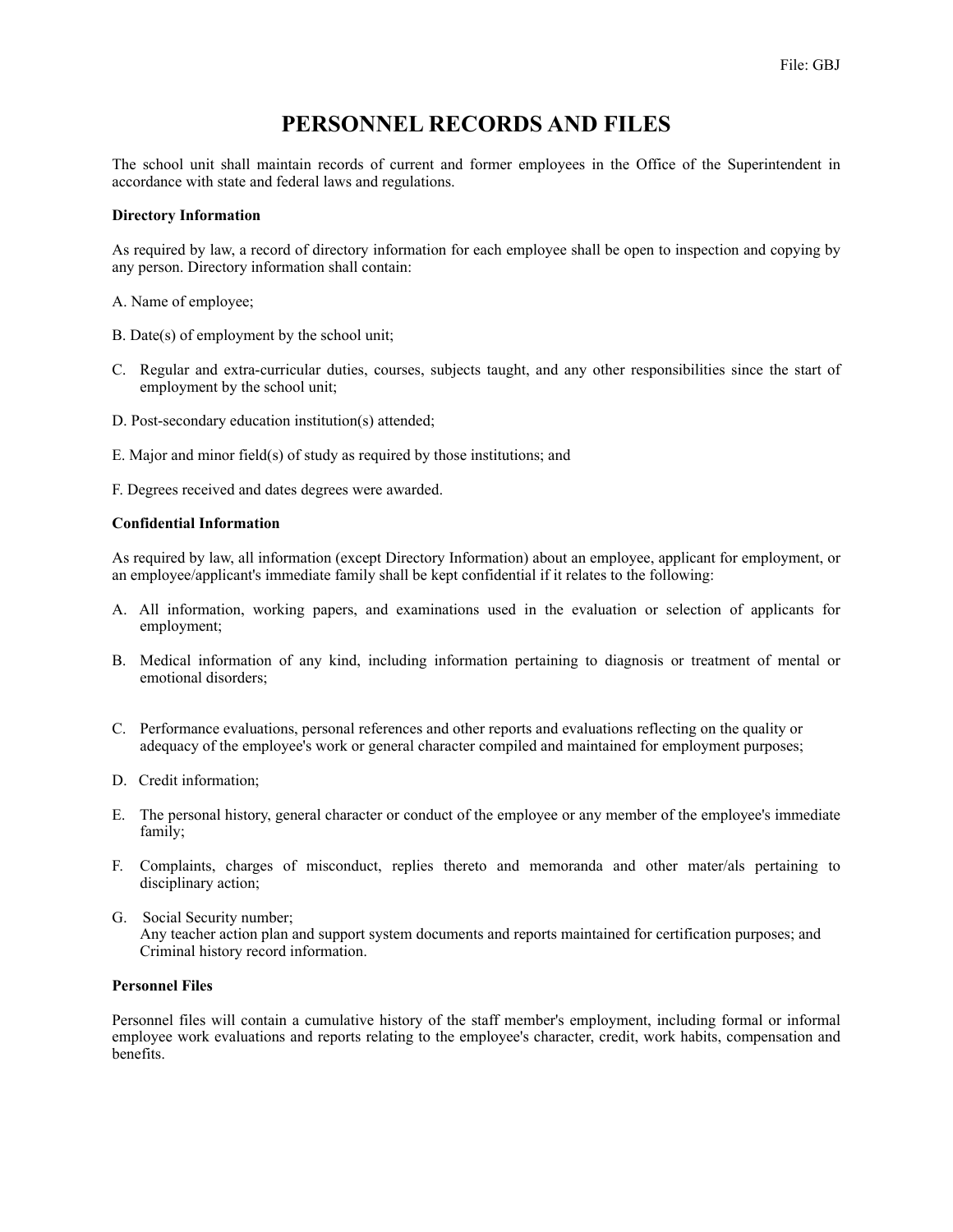# **Other Confidential Personnel Records**

The school unit must maintain the following confidential employee records separate from the personnel files:

A. Medical information of any kind; and

B. Teacher action plan and support system documents and reports maintained for certification purposes.

# **Disciplinary Action Information**

Any written record or a decision involving an employee disciplinary action by the School Board shall not be included ~thin any category of confidential information.

# **Procedures for Review of Personnel Files**

For the purpose of this section, a personnel file shall include, but not be limited to, any formal or informal employee evaluations and reports relating to the employee's character, credit, work habits, compensation and benefits which the Superintendent has in his/her possession.

- A. The Superintendent shall, upon written request and within 10 business days provide the employee, former employee, or his/her duly authorized representative(s) with an opportunity to review and copy h/s/her personnel file, if the Superintendent has a personnel file for that employee.
- B. Reviews of personnel files shall take place at the location where the personnel files are maintained and during normal office hours.
- C. The cost of any copying is to be paid by the person requesting the copy. However, each teacher may receive one (1) set of documents at Board expense per five (5) year period.

 D. Access to confidential college placement records and letters of reference will be granted only to the Superintendent/designee.

#### **Access to Personnel Files**

Access to personnel files may be given to the following persons without the consent of the employee.

A. The Superintendent or his/her designee, the employee's principal or other supervisor(s). Personnel files are not accessible to individual School Board members.

Relevant portions of a personnel file may be summarized and/or shared with the Board by the Superintendent when consideration is being given to performance evaluation, continuation of employment or disciplinary action.

B. The general public shall have access only to the Directory Information as outlined above.

Access to personnel files will not be granted to any other persons except under the following circumstances:

- A. When the employee gives written consent for the release of his/her records. The written consent must specify the record(s) to be released and to whom they are to be released. Each request for consent must be handled separately; blanket permission for release of information will not be accepted; and
- B. Upon advice of counsel, when subpoenaed or under court order.